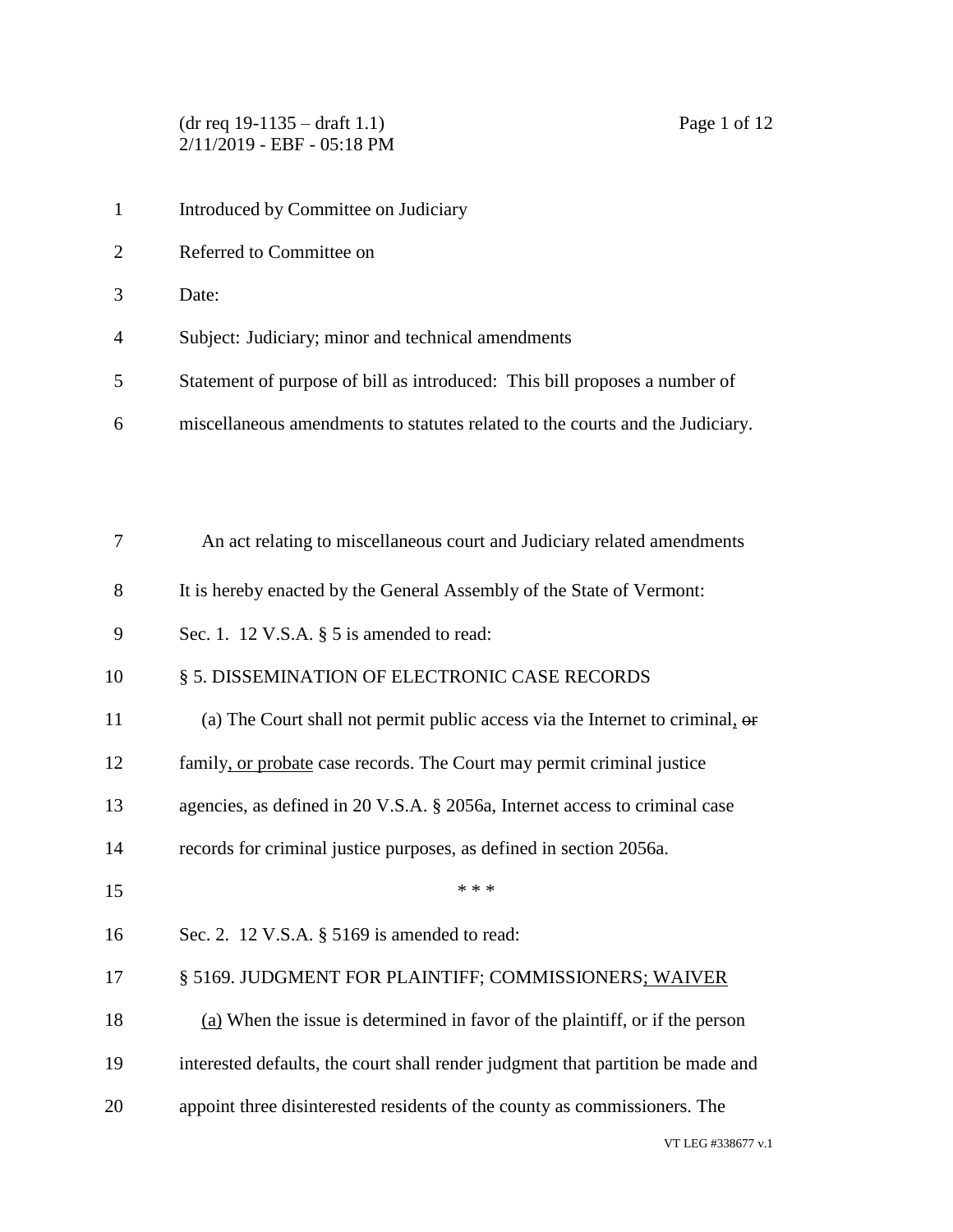### (dr req 19-1135 – draft 1.1) Page 2 of 12 2/11/2019 - EBF - 05:18 PM

| $\mathbf{1}$   | commissioners shall make partition of the estate and set off each share of the     |
|----------------|------------------------------------------------------------------------------------|
| $\overline{2}$ | several persons interested, according to their respective titles, and shall award  |
| 3              | to the plaintiff reasonable costs against the adverse party.                       |
| $\overline{4}$ | (b) Notwithstanding subsection (a) of this section, the parties may, with the      |
| 5              | approval of the court, waive the use of commissioners and have all matters         |
| 6              | decided by the court at a bench trial.                                             |
| 7              | Sec. 3. 15 V.S.A. § 293(b) is amended to read:                                     |
| 8              | (b) Any legal presumption of parentage as set forth in section 308 of this         |
| 9              | title 401 of Title 15C shall be sufficient basis for initiating a support action   |
| 10             | under this section without any further proceedings to establish parentage. If a    |
| 11             | party raises an objection to the presumption, the court may determine the issue    |
| 12             | of parentage as part of the support action. If no written objection to the         |
| 13             | presumption is raised, an order under this section shall constitute a judgment     |
| 14             | on the issue of parentage.                                                         |
| 15             | Sec. 4. 15A V.S.A. § 1-110 is amended to read:                                     |
| 16             | § 1-110 NOTICE OF INTENT TO RETAIN PARENTAL RIGHTS                                 |
| 17             | * * *                                                                              |
| 18             | (b) Each probate division of the superior court shall forward maintain a           |
| 19             | notice filed with that court under subsection (a) of this section, to the probate  |
| 20             | division of the superior court in the district of Chittenden, within an electronic |
| 21             | database which shall serve as a central repository for all such notices.           |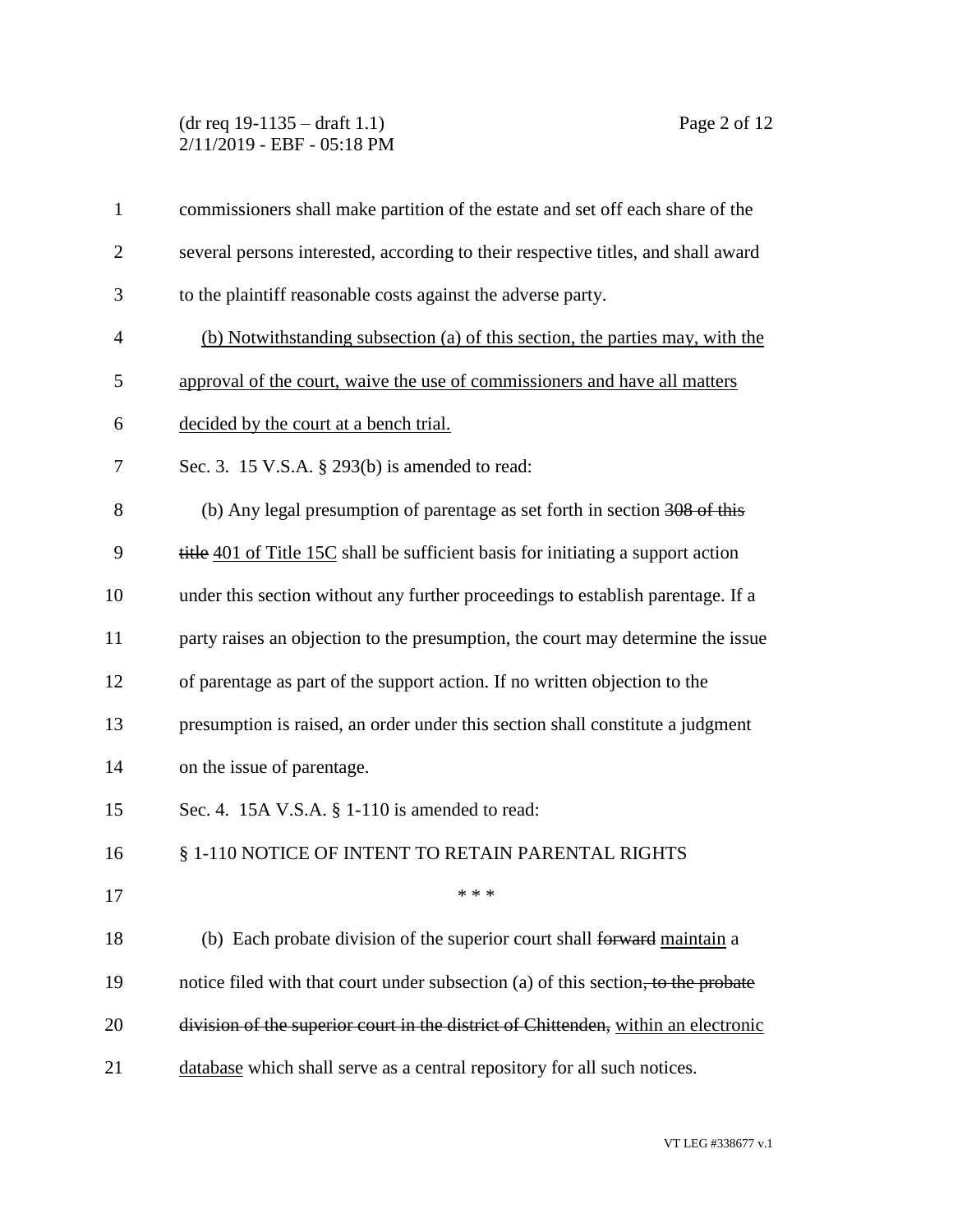### (dr req 19-1135 – draft 1.1) Page 3 of 12 2/11/2019 - EBF - 05:18 PM

| $\mathbf{1}$   | Sec. 5. 32 V.S.A. § 1431 is amended to read:                                        |
|----------------|-------------------------------------------------------------------------------------|
| $\overline{2}$ | § 1431. FEES IN SUPREME AND SUPERIOR COURTS                                         |
| 3              | * * *                                                                               |
| $\overline{4}$ | (d) Prior to the entry of any subsequent pleading which sets forth a claim          |
| 5              | for relief in the Supreme Court or the Superior Court, there shall be paid to the   |
| 6              | clerk of the court for the benefit of the State a fee of \$120.00 for every appeal, |
| 7              | cross-claim, or third-party claim and a fee of \$90.00 for every counterclaim in    |
| 8              | the Superior Court in lieu of all other fees not otherwise set forth in this        |
| 9              | section. The fee for an appeal of a magistrate's decision or the appeal of a        |
| 10             | small claims decision in the Superior Court shall be \$120.00. The filing fee for   |
| 11             | civil suspension proceedings filed pursuant to 23 V.S.A § 1205 shall be             |
| 12             | \$90.00, which shall be taxed in the bill of costs in accordance with sections      |
| 13             | 1433 and 1471 of this title. This subsection does not apply to filing fees in the   |
| 14             | Family Division, except with respect to the fee for an appeal of a magistrate's     |
| 15             | decision.                                                                           |
| 16             | (e) Prior to the filing of any postjudgment motion in the Civil, Criminal, or       |
| 17             | Environmental Division of the Superior Court, including motions to reopen           |
| 18             | civil suspensions and motions for sealing or expungement in the Criminal            |
| 19             | Division pursuant to 13 V.S.A. § 7602, or motions to reopen existing cases in       |
| 20             | the Probate Division of the Superior Court, there shall be paid to the clerk of     |
| 21             | the court for the benefit of the State a fee of \$90.00 except for small claims     |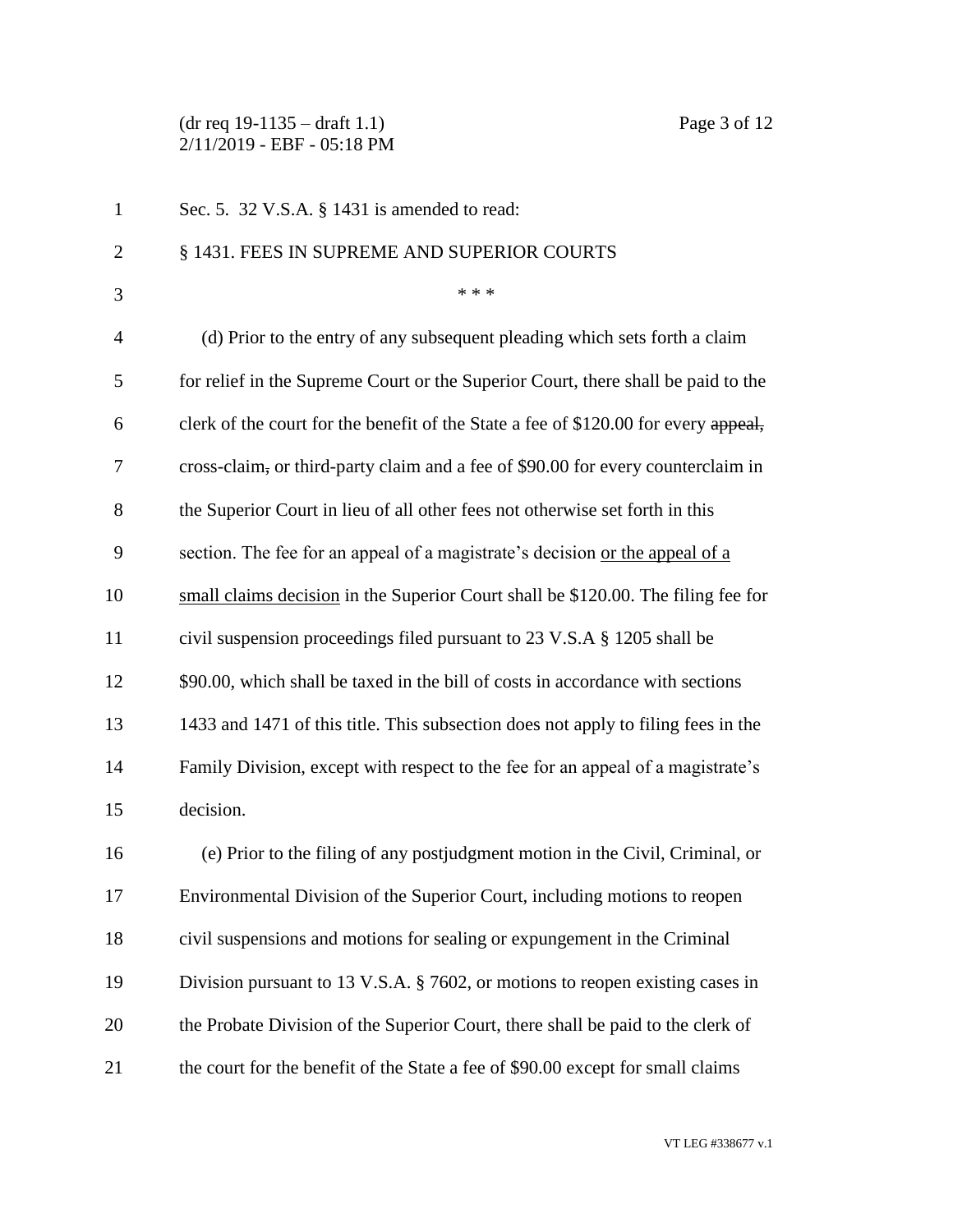## (dr req 19-1135 – draft 1.1) Page 4 of 12 2/11/2019 - EBF - 05:18 PM

| 1              | actions, and estates, and motions to confirm the sale of property in foreclosure.           |
|----------------|---------------------------------------------------------------------------------------------|
| $\overline{2}$ | A filing fee of \$90.00 shall be paid to the clerk of the court for a civil petition        |
| 3              | for minor settlements.                                                                      |
| $\overline{4}$ | * * *                                                                                       |
| 5              | Sec. 6. 32 V.S.A. § 1434 is amended to read:                                                |
| 6              | § 1434. PROBATE CASES                                                                       |
| 7              | (a) The following entry fees shall be paid to the Probate Division of the                   |
| 8              | Superior Court for the benefit of the State, except for subdivisions (18) and               |
| 9              | (19) of this subsection, which shall be for the benefit of the county in which              |
| 10             | the fee was collected:                                                                      |
| 11             | * * *                                                                                       |
| 12             | (26) Petitions for license to sell or convey real estate \$100.00                           |
| 13             | (27) Petition for license to sell or convey personal property \$100.00                      |
| 14             | * * *                                                                                       |
| 15             | (31) Requests for findings regarding motor vehicle title pursuant to 23                     |
| 16             | $V.S.A. \frac{8}{9}$ 2023(e)(2) \$50.00 Petitions to appeal the State Registrar's denial of |
| 17             | an application to amend a birth or death certificate pursuant to 18 V.S.A.                  |
| 18             | \$5073(b) \$150.00                                                                          |
| 19             | $(32)$ Petitions to obtain a birth order pursuant to 15C V.S.A. § 708(a)                    |
| 20             | \$100.00.                                                                                   |
| 21             | * * *                                                                                       |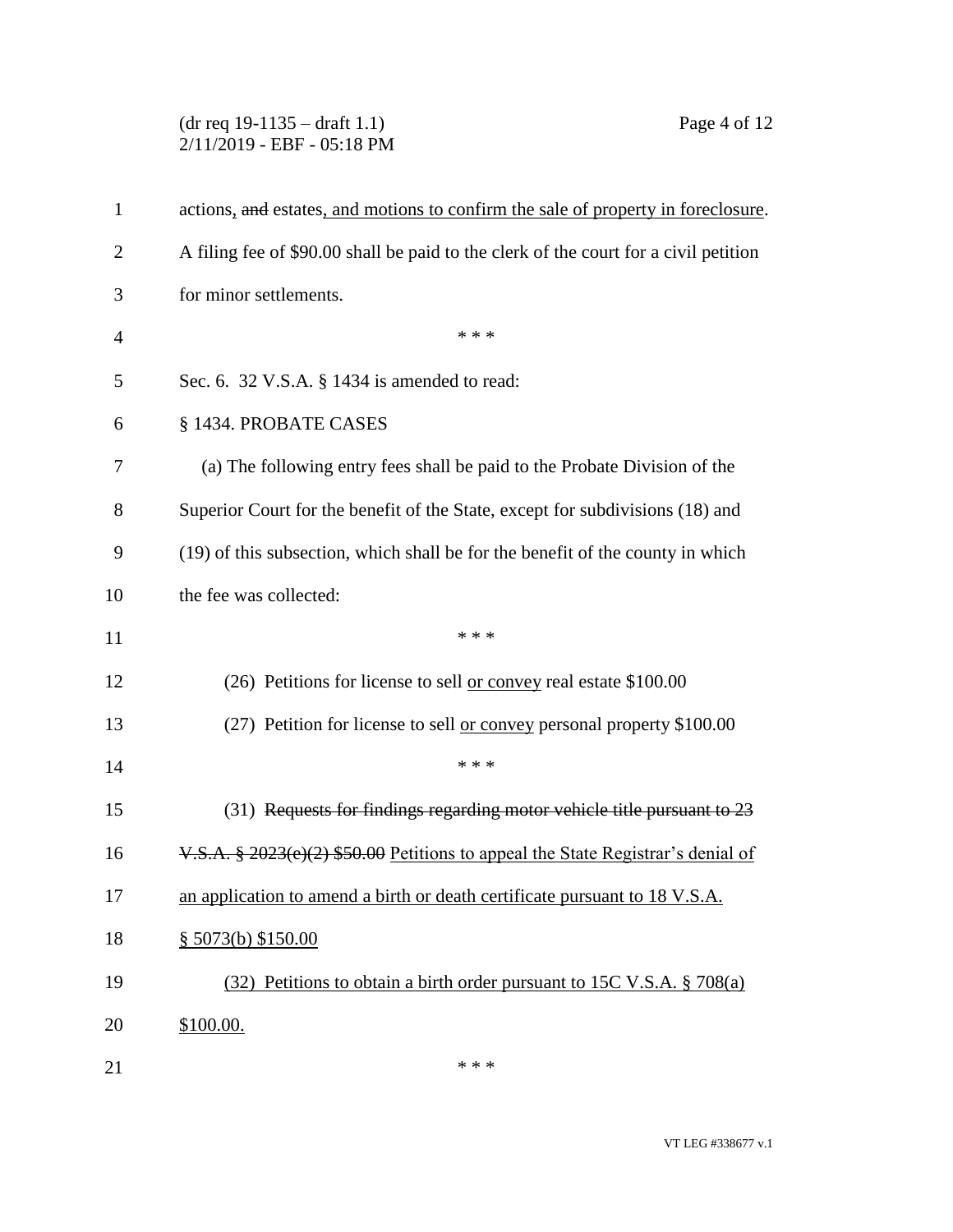|                | Page 5 of 12<br>$(dr \text{ req } 19-1135 - draft 1.1)$<br>2/11/2019 - EBF - 05:18 PM |
|----------------|---------------------------------------------------------------------------------------|
| $\mathbf{1}$   | Sec. 7. 33 V.S.A. § 4921 is amended to read:                                          |
| $\overline{2}$ | §4921. DEPARTMENT'S RECORDS OF ABUSE AND NEGLECT                                      |
| 3              | * * *                                                                                 |
| $\overline{4}$ | (d) Upon request, Department records created under this subchapter shall be           |
| 5              | disclosed to:                                                                         |
| 6              | (1) the Court, parties to the juvenile proceeding, and the child's guardian           |
| 7              | ad litem court appointed special advocate if there is a pending juvenile              |
| 8              | proceeding or if the child is in the custody of the Commissioner;                     |
| 9              | * * *                                                                                 |
| 10             | Sec. 8. 33 V.S.A. § 5110 is amended to read:                                          |
| 11             | § 5110. CONDUCT OF HEARINGS                                                           |
| 12             | * * *                                                                                 |
| 13             | (c) There shall be no publicity given by any person to any proceedings                |
| 14             | under the authority of the juvenile judicial proceedings chapters except with         |
| 15             | the consent of the child, the child's guardian ad litem court appointed special       |
| 16             | advocate, and the child's parent, guardian, or custodian. A person who violates       |
| 17             | this provision may be subject to contempt proceedings pursuant to Rule 16 of          |
| 18             | the Vermont Rules for Family Proceedings.                                             |
| 19             | Sec. 9. 33 V.S.A. § 5112 is amended to read:                                          |
| 20             | § 5112. ATTORNEY AND GUARDIAN AD LITEM COURT APPOINTED                                |
| 21             | SPECIAL ADVOCATE FOR CHILD                                                            |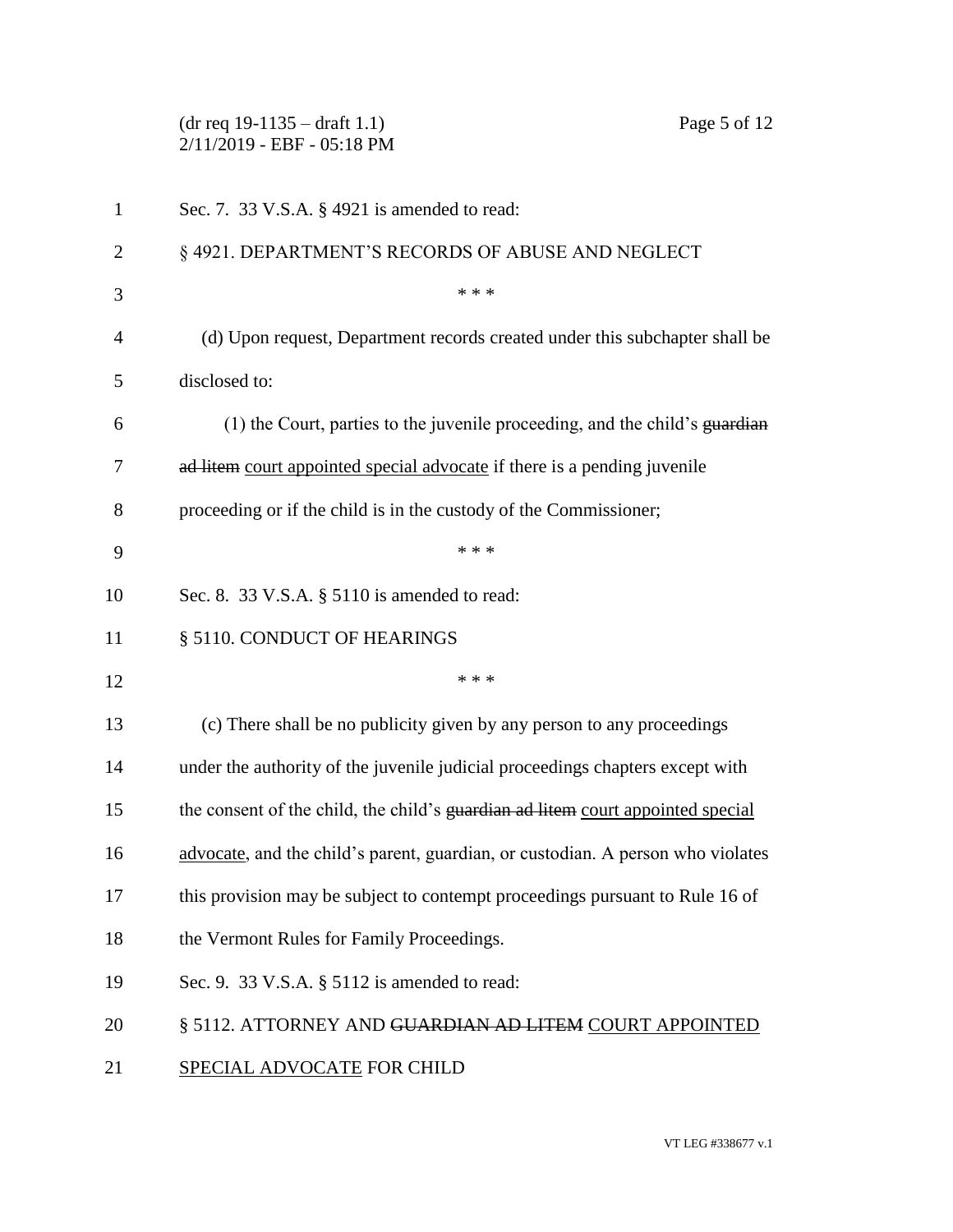### (dr req 19-1135 – draft 1.1) Page 6 of 12 2/11/2019 - EBF - 05:18 PM

| $\mathbf{1}$   | (a) The court shall appoint an attorney for a child who is a party to a           |
|----------------|-----------------------------------------------------------------------------------|
| $\overline{2}$ | proceeding brought under the juvenile judicial proceedings chapters.              |
| 3              | (b) The court shall appoint a guardian ad litem court appointed special           |
| $\overline{4}$ | advocate for a child under 18 years of age who is a party to a proceeding         |
| 5              | brought under the juvenile judicial proceedings chapters. In a delinquency        |
| 6              | proceeding, a parent, guardian, or custodian of the child may serve as a          |
| 7              | guardian ad litem court appointed special advocate for the child, providing his   |
| 8              | or her interests do not conflict with the interests of the child. The guardian ad |
| 9              | litem court appointed special advocate appointed under this section shall not be  |
| 10             | a party to that proceeding or an employee or representative of such party.        |
| 11             | Sec. 10. 33 V.S.A. § 5117 is amended to read:                                     |
| 12             | § 5117. RECORDS OF JUVENILE JUDICIAL PROCEEDINGS                                  |
| 13             | * * *                                                                             |
| 14             | $(b)(1)$ Notwithstanding the foregoing, inspection of such records and files      |
| 15             | by the following is not prohibited:                                               |
| 16             | * * *                                                                             |
| 17             | (D) court personnel, the State's Attorney or other prosecutor                     |
| 18             | authorized to prosecute criminal or juvenile cases under State law, the child's   |
| 19             | guardian ad litem court appointed special advocate, the attorneys for the         |
| 20             | parties, probation officers, and law enforcement officers who are actively        |
| 21             | participating in criminal or juvenile proceedings involving the child;            |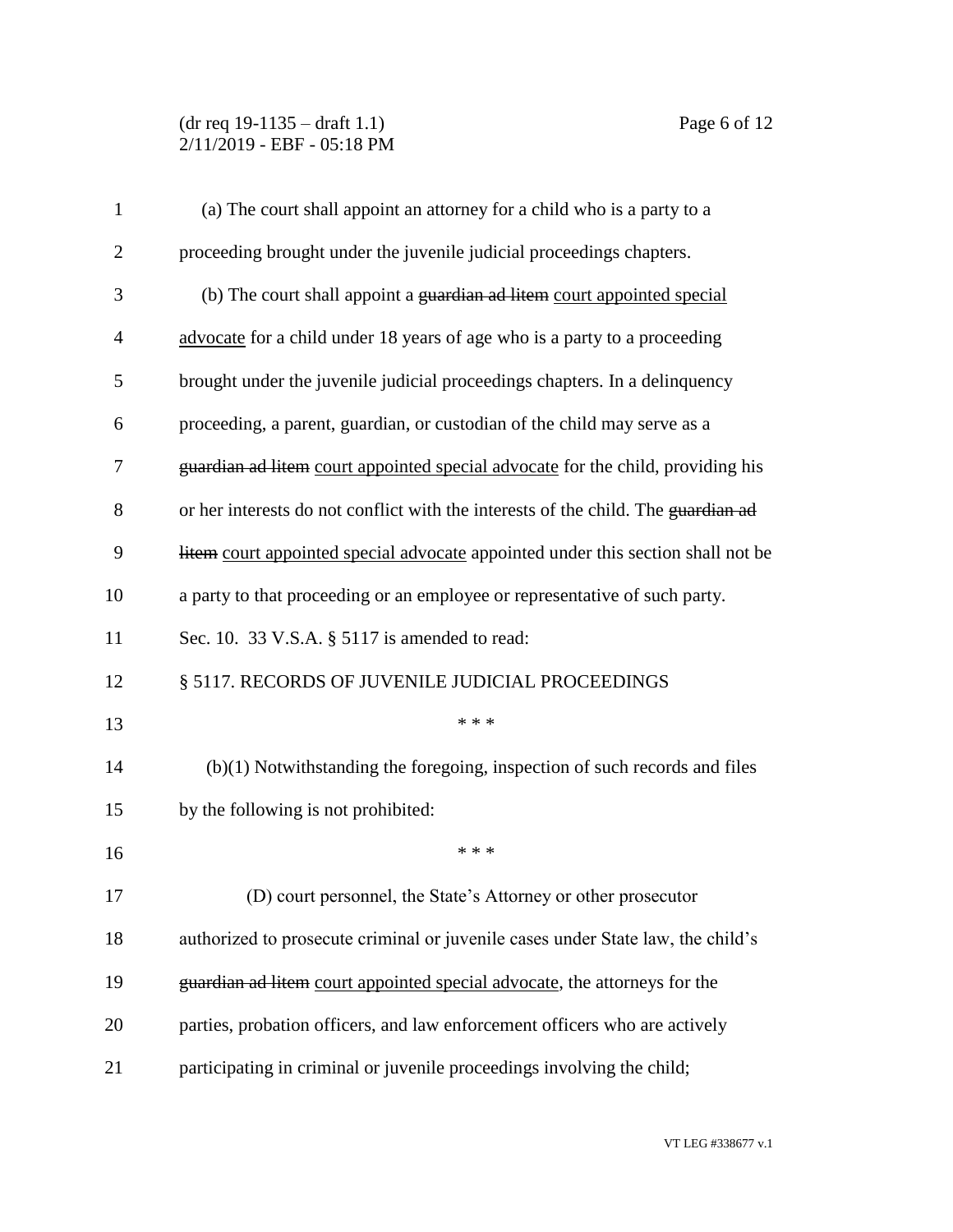#### (dr req 19-1135 – draft 1.1) Page 7 of 12 2/11/2019 - EBF - 05:18 PM

| $\mathbf{1}$   | (E) the child who is the subject of the proceeding, the child's parents,            |
|----------------|-------------------------------------------------------------------------------------|
| $\mathbf{2}$   | guardian, custodian, and guardian ad litem court appointed special advocate         |
| 3              | may inspect such records and files upon approval of the Family Court judge;         |
| $\overline{4}$ | * * *                                                                               |
| 5              | $(c)(1)$ Upon motion of a party in a divorce or parentage proceeding related        |
| 6              | to parental rights and responsibilities for a child or parent-child contact, the    |
| 7              | Court may order that Court records in a juvenile proceeding involving the           |
| 8              | same child or children be released to the parties in the divorce proceeding.        |
| 9              | (2) Upon the court's own motion in a probate proceeding involving                   |
| 10             | adoption, guardianship or termination of parental rights, the court may order       |
| 11             | that court records in a juvenile proceeding involving the same child or children    |
| 12             | be released to the Probate Division. When the court orders release of records       |
| 13             | pursuant to this subdivision, the court shall notify the parties that it intends to |
| 14             | consider confidential juvenile case information, and shall provide the parties      |
| 15             | with access to the information in a manner that preserves its confidentiality.      |
| 16             | (3) Files inspected under this subsection shall be marked: UNLAWFUL                 |
| 17             | DISSEMINATION OF THIS INFORMATION IS A CRIME PUNISHABLE                             |
| 18             | BY A FINE OF UP TO \$2,000.00. The public shall not have access to records          |
| 19             | from a juvenile proceeding that are filed with the Court or admitted into           |
| 20             | evidence in the divorce or parentage proceeding or in the probate proceeding.       |
| 21             | * * *                                                                               |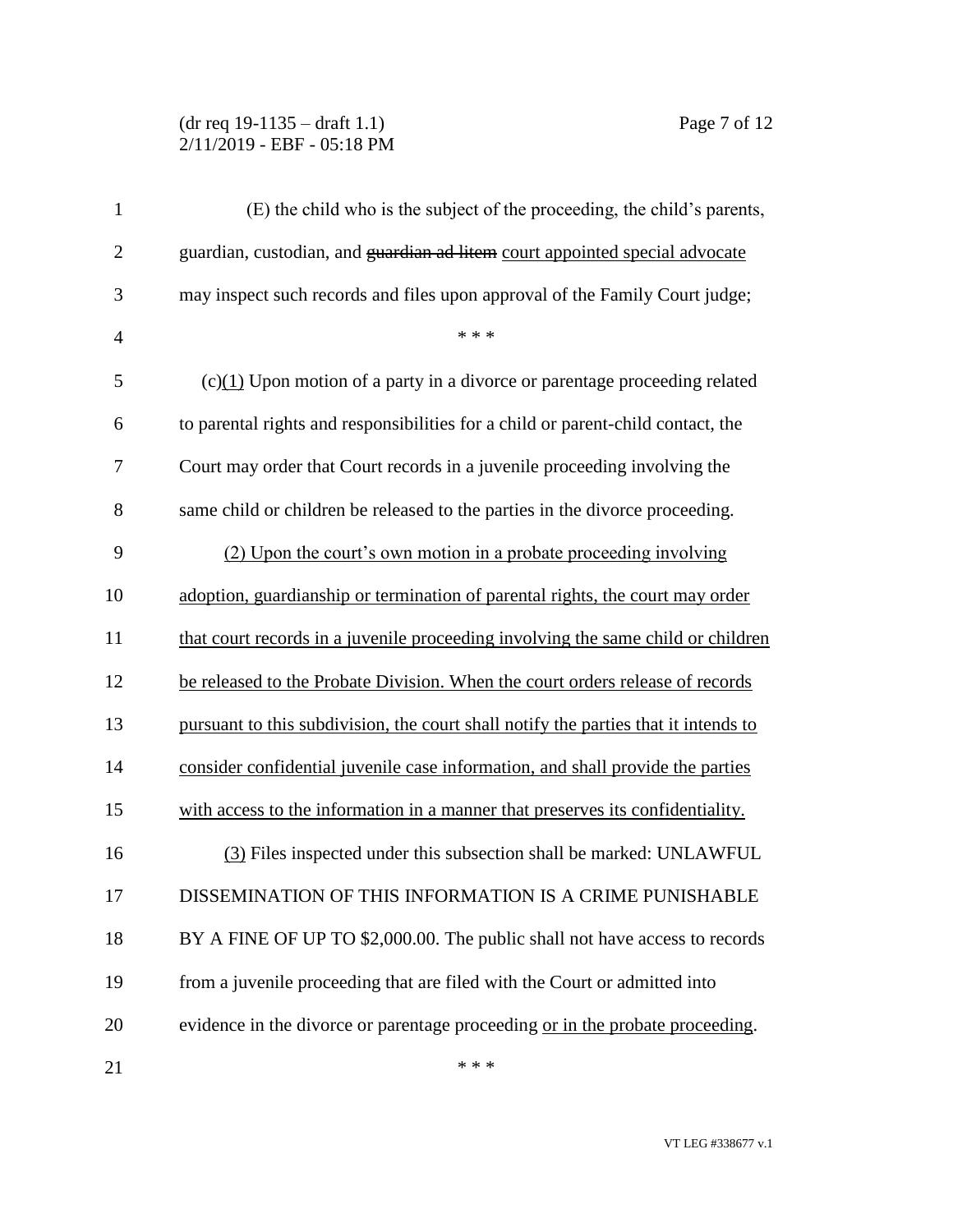(dr req 19-1135 – draft 1.1) Page 8 of 12 2/11/2019 - EBF - 05:18 PM Sec. 11. 33 V.S.A. § 5119 is amended to read: 2 § 5119. SEALING OF RECORDS  $***$  (h)(1) In matters relating to a person who was charged with a criminal offense or was the subject of a delinquency petition on or after July 1, 2006, and prior to the person attaining the age of majority, the files and records of the Court applicable to the proceeding shall be sealed immediately if the case is dismissed. \* \* \* Sec. 12. 33 V.S.A. § 5124 is amended to read: 11 § 5124. POSTADOPTION CONTACT AGREEMENTS \*\*\* (b) The court shall approve the postadoption contact agreement if: (1)(A) it determines that the child's best interests will be served by postadoption communication or contact with either or both parents; and (B) in making a best interests determination, it may consider:  $***$  (ix) the recommendation of any guardian ad litem court appointed special advocate;  $***$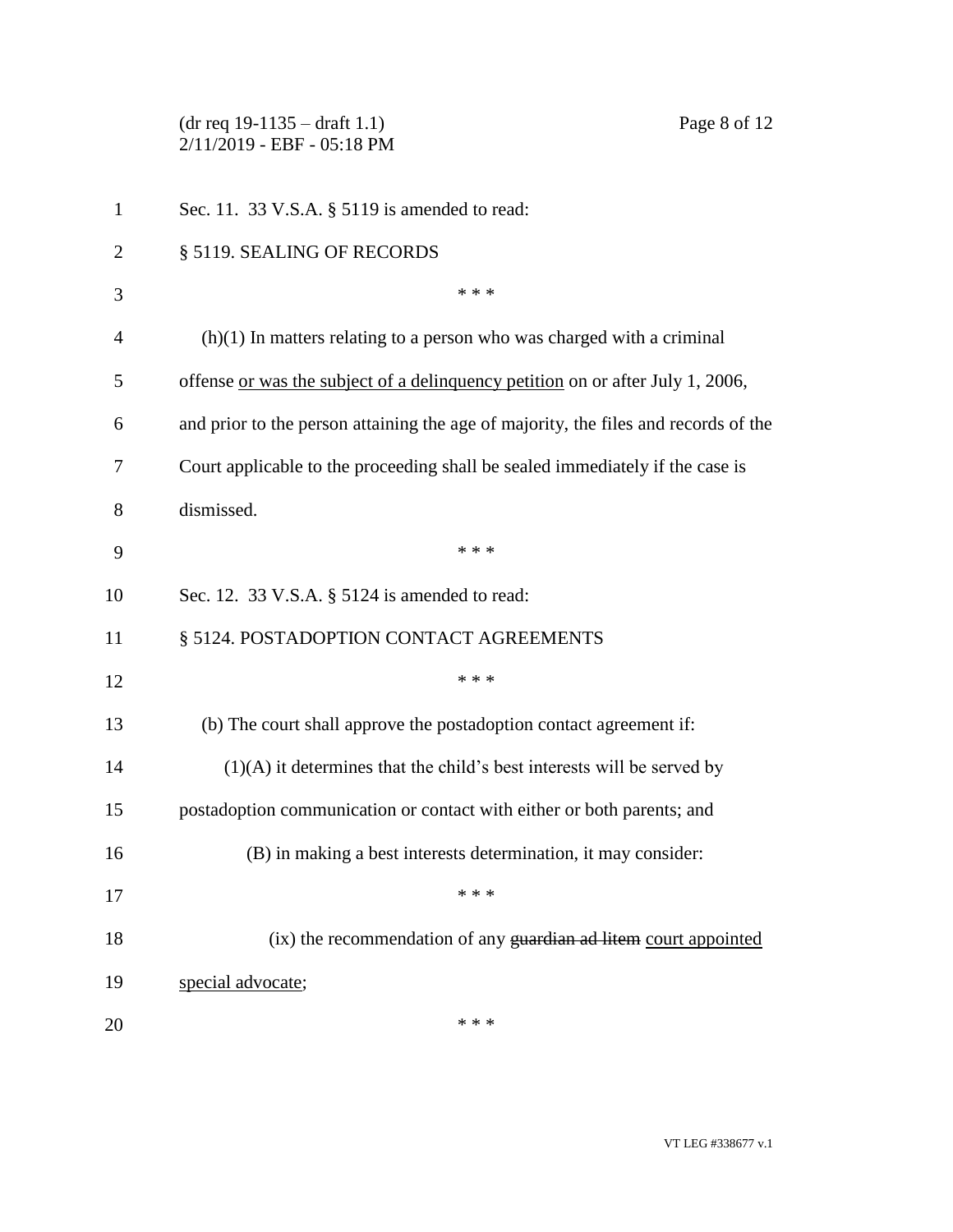### (dr req 19-1135 – draft 1.1) Page 9 of 12 2/11/2019 - EBF - 05:18 PM

| $\mathbf{1}$   | (2) it has reviewed and made each of the following a part of the court         |
|----------------|--------------------------------------------------------------------------------|
| $\overline{2}$ | record:                                                                        |
| 3              | (D) an agreement to the postadoption contact or communication in               |
| 4              | writing from the Department, the guardian ad litem court appointed special     |
| 5              | advocate, and the attorney for the child.                                      |
| 6              | * * *                                                                          |
| 7              | Sec. 13. 33 V.S.A. § 5225 is amended to read:                                  |
| 8              | § 5225. PRELIMINARY HEARING; RISK ASSESSMENT                                   |
| 9              | * * *                                                                          |
| 10             | (d) Guardian ad litem Court appointed special advocate. At the preliminary     |
| 11             | hearing, the court shall appoint a guardian ad litem special advocate for the  |
| 12             | child. The guardian ad litem court appointed special advocate may be the       |
| 13             | child's parent, guardian, or custodian. On its own motion or motion by the     |
| 14             | child's attorney, the court may appoint a guardian ad litem special advocate   |
| 15             | other than a parent, guardian, or custodian.                                   |
| 16             | (e) Admission; denial. At the preliminary hearing, a denial shall be entered   |
| 17             | to the allegations of the petition, unless the juvenile, after adequate        |
| 18             | consultation with the guardian ad litem court appointed special advocate and   |
| 19             | counsel, enters an admission. If the juvenile enters an admission, the         |
| 20             | disposition case plan required by section 5230 of this title may be waived and |
| 21             | the court may proceed directly to disposition, provided that the juvenile, the |
|                |                                                                                |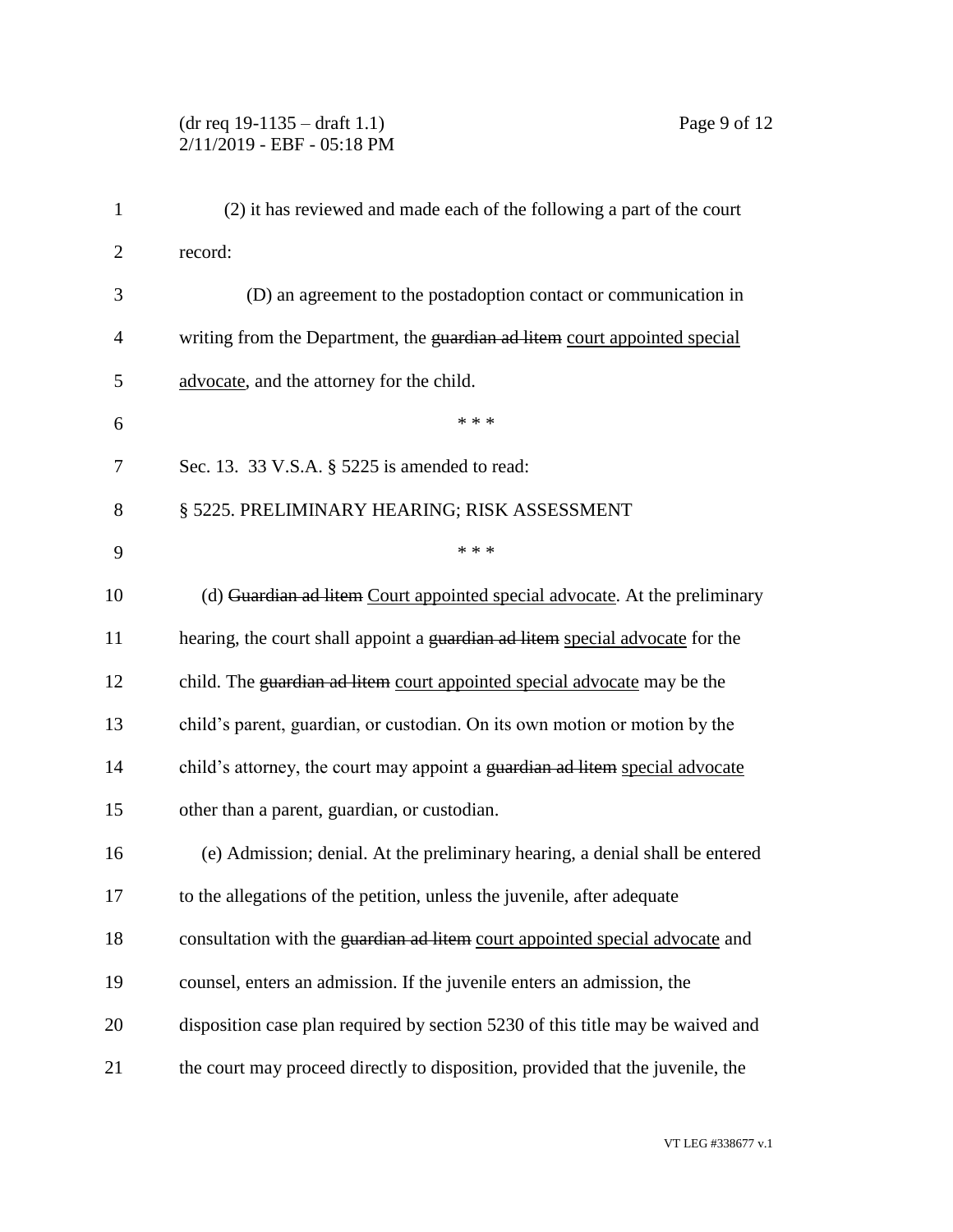(dr req 19-1135 – draft 1.1) Page 10 of 12 2/11/2019 - EBF - 05:18 PM custodial parent, the State's Attorney, the guardian ad litem court appointed special advocate, and the Department agree. Sec. 14. 33 V.S.A. § 5254 is amended to read: § 5254. NOTICE OF EMERGENCY CARE ORDER AND TEMPORARY CARE HEARING  $***$  (c) Notice to other parties. The Court shall notify the following persons of the date and time of the temporary care hearing: \* \* \* 10 (4) A guardian ad litem court appointed special advocate for the child.  $***$  Sec. 15. 33 V.S.A. § 5257 is amended to read: 13 § 5257. FILING OF INITIAL CASE PLAN (a) If a temporary care order is issued granting custody to the Commissioner, the Department shall prepare and file with the Court an initial case plan for the child and the family within 60 days of the child's removal from the home. The Department shall provide a copy of the case plan to the 18 parties, their attorneys, and the guardian ad litem court appointed special 19 advocate.  $***$ Sec. 16. 33 V.S.A. § 5282 is amended to read: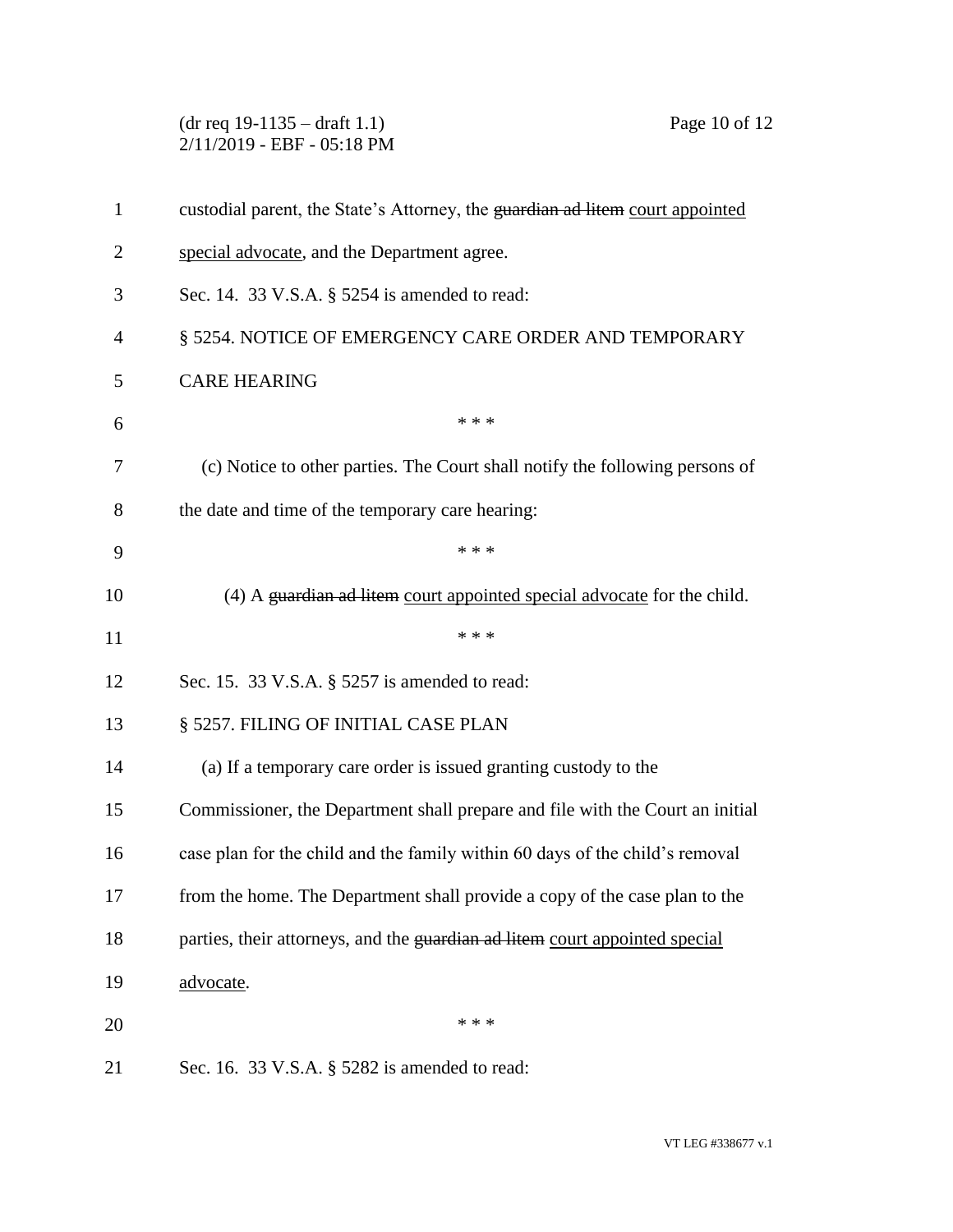|                | $(dr \text{ req } 19-1135 - draft 1.1)$<br>Page 11 of 12<br>2/11/2019 - EBF - 05:18 PM |
|----------------|----------------------------------------------------------------------------------------|
| $\mathbf{1}$   | § 5282. REPORT FROM THE DEPARTMENT                                                     |
| $\overline{2}$ | * * *                                                                                  |
| 3              | (c) A report filed pursuant to this section is privileged and shall not be             |
| 4              | disclosed to any person other than:                                                    |
| 5              | * * *                                                                                  |
| 6              | (4) the youth, the youth's attorney, and the youth's guardian ad litem                 |
| 7              | court appointed special advocate;                                                      |
| 8              | * * *                                                                                  |
| 9              | Sec. 17. 33 V.S.A. § 5306 is amended to read:                                          |
| 10             | § 5306. NOTICE OF EMERGENCY CARE ORDER AND TEMPORARY                                   |
| 11             | <b>CARE HEARING</b>                                                                    |
| 12             | * * *                                                                                  |
| 13             | (d) Notice to other parties. The Court shall notify the following persons of           |
| 14             | the date and time of the temporary care hearing:                                       |
| 15             | * * *                                                                                  |
| 16             | (4) A guardian ad litem court appointed special advocate for the child.                |
| 17             | * * *                                                                                  |
| 18             | Sec. 18. 33V.S.A. § 5307 is amended to read:                                           |
| 19             | § 5307. TEMPORARY CARE HEARING                                                         |
| 20             | * * *                                                                                  |
| 21             | (c) The following persons shall be present at the temporary care hearing:              |